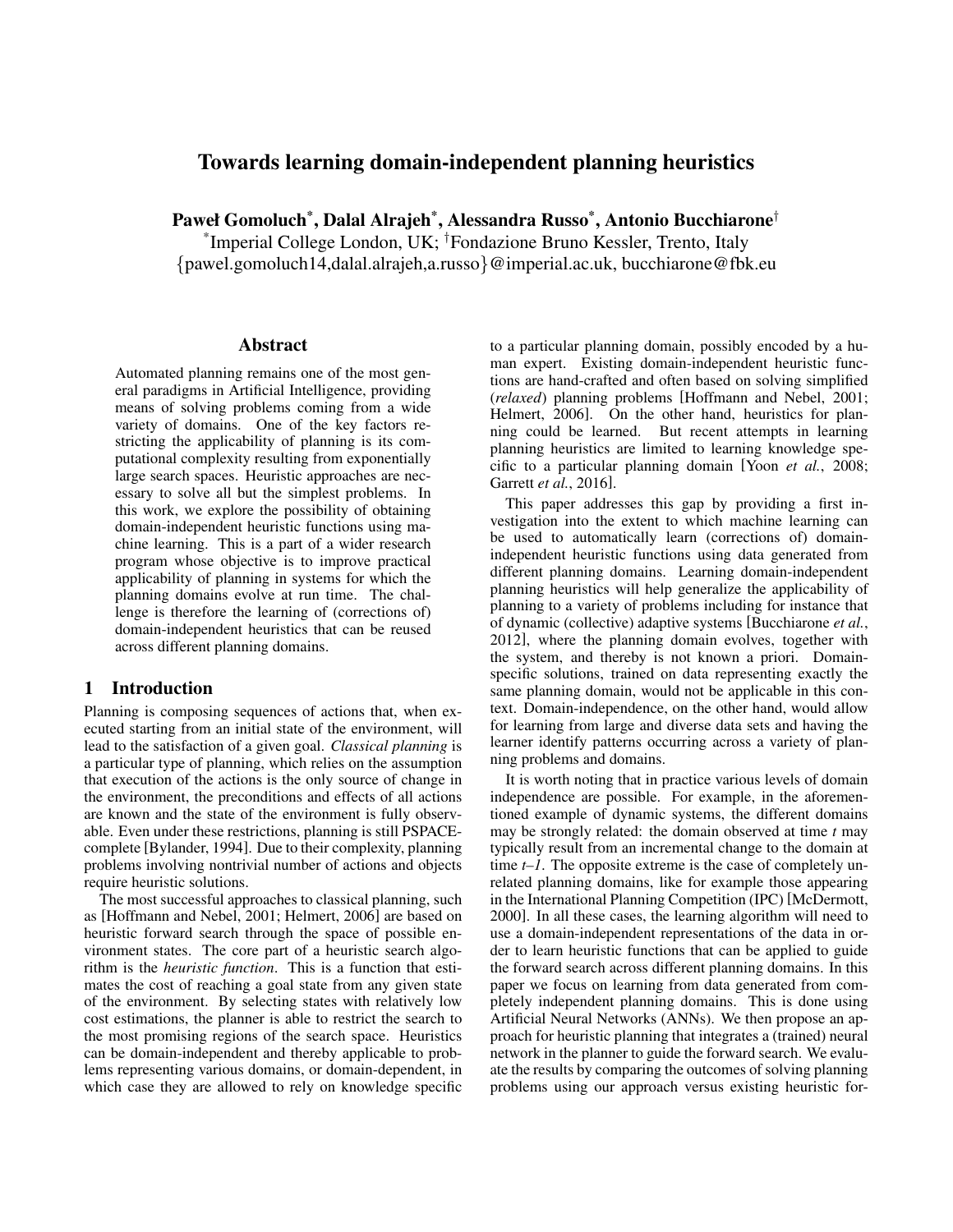ward planners with hard-coded domain-independent heuristics.

The rest of this paper is structured as follows. Section 2 presents related work. Section 3 introduces necessary background. Section 4 outlines the architecture of our machine learning-based heuristic planning approach and discusses the underlying learning problem. Section 5 presents the preliminary results obtained on IPC planning domains. Section 6 concludes the paper and suggests directions of our further work.

## 2 Related work

The idea of improving the planner performance by learning from past plans is almost as old as automated planning itself. The classic STRIPS planner [Fikes and Nilsson, 1971] was quickly followed by an extension which automatically learned composite actions [Fikes *et al.*, 1972].

However, learning control knowledge for forward search has received limited attention. Notable examples include work by Yoon *et al.* [2007; 2008] who use dedicated learning algorithms to infer domain-specific knowledge in the form of decision lists, *measures of progress* and linear heuristic functions. The learning process leverages features computed based on graphs constructed by the Fast Forward (FF) heuristic [Hoffmann and Nebel, 2001].

Such features are also employed by [Garrett *et al.*, 2016], who use them to learn domain-specific heuristic functions by means of ridge regression or Ranking Support Vector Machines. The application of the latter method is inspired by the fact that, since in forward search heuristic functions are only used to choose between successor states, it may be beneficial to optimize directly for ranking performance of the heuristic rather than accuracy of the estimation of the distance to the goal.

The key difference between our approach and the above works is the aim of domain-independence. To the best of our knowledge, there has been no attempt to learn domainindependent heuristic functions which could be applied in forward planning across a variety of domains.

The aim of learning to plan is inherently related to *reinforcement learning*. One of the key differences between learning-enhanced automated planning and reinforcement learning is the presence of a known and constant model of the environment in the automated planning case. While the necessity to provide such a model is a disadvantage compared to reinforcement settings, the planner's ability to exploit a model enables it to explicitly consider long sequences of steps. This is especially important in *satisficing* planning, where the challenge is to reach any goal state and therefore no reward signal would be available until the problem is solved.

### 3 Background

### 3.1 Planning

The aim of classical planning is to compose a sequence of actions which leads to satisfaction of the goal from a given initial state. Formally, a planning task is a tuple  $\langle P, O, I, G, A \rangle$ , where  $P$  is a set of predicates,  $O$  is a set of domain objects,  $I$  is the initial state,  $G$  is the goal and  $A$  is a set of

```
(:action drive
 :parameters (?v - vehicle
   ?a ?b - location)
:precondition (and
  at(?v ?a)
  road(?a ?b)
)
:effect (and
  at(?v ?b)
   (not at(?v ?a))
)
```
)

Figure 1: PDDL description of action *drive*.

action schemata. The initial state is a set of propositions (instantiations of predicates from  $P$  with objects from  $O$ ), which are true before any action is taken. All propositions not included in the set are assumed to be false. An action schema A is a tuple  $\langle Pre(A), Add(A), Del(A) \rangle$ , where  $Pre(A)$  is the set of preconditions – propositions that must be true before the action is executed, *Add*(A) is the set of *add* effects – propositions true after the action is executed, and *Del*(A) is the set of *delete* effects – propositions made false by the execution of the action. The state  $S(A)$  resulting from execution of action  $A$  in state  $S$  is defined as follows:  $S(A) = S \cup Add(A) \setminus Del(A).$ 

For example, the preconditions of driving a vehicle from location A to location B are that the vehicle is indeed in location A and there exists a road between the locations. The add effect states that the vehicle is now at location B. The delete effect refers to the fact that the car is at location A, which does not hold any more after the action is executed. A simple encoding of the action in PDDL (*Planning Domain Definition Language*, [McDermott, 2000]) is presented in Figure 1. The add and delete effects are combined in a single and statement.

In planning by *forward search*, sequences of actions are composed by application of concrete planning actions, starting from the initial state. Each action choice yields a new planning state. Since usually many actions are available in a particular state, the search space grows exponentially. For this reason, heuristic functions are used to guide the search towards the goal and allow it to focus on a small subset of the search space. A heuristic function maps any given state-goal pair and returns an estimate of the cost of reaching the goal from the state. The search is then driven towards the goal by preferring the states with low cost estimations. For example, in the *Transport* domain, where packages need to be delivered from their respective origins to destinations, the number of undelivered packages could serve as a very simple heuristic – the world states in which many packages are already at their destinations have a good chance of being closer to the goal than states for which no packages have been delivered yet.

One of the most successful ideas in heuristic planning is to use a solution of a simplified version of the problem to compute the value of the heuristic. *Delete relaxation* removes the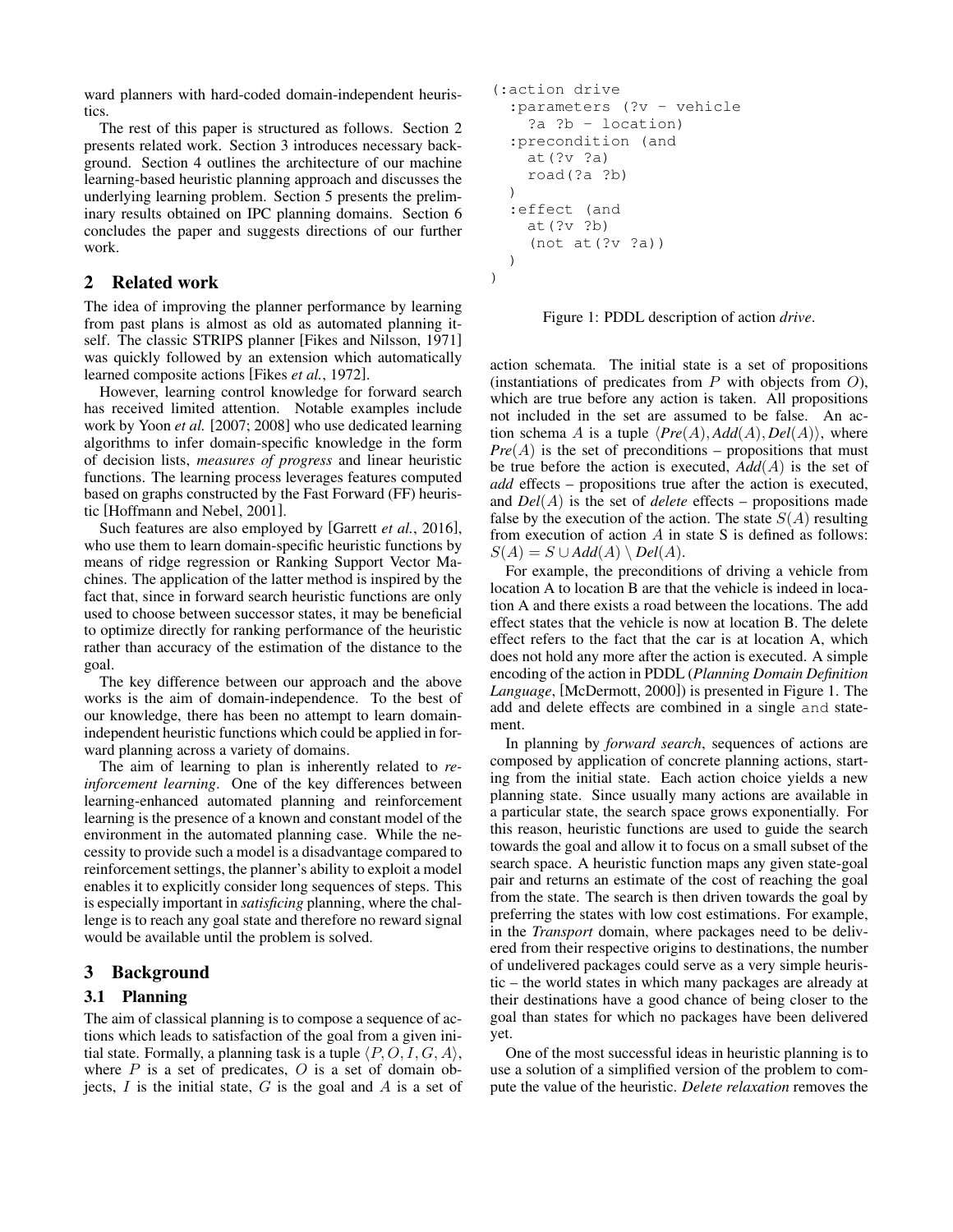delete effects of the actions, resulting in a much simpler planning problem, whose solution can then be used to designate heuristic values for the original problem [Bonet *et al.*, 1997; Hoffmann and Nebel, 2001].

Propositional representation of the environment is convenient for STRIPS-like specification of actions by means of add and delete effects. However, it hides information about relations between the propositions. For example, consider the propositional variables *truck1-at-a* and *truck1-at-b*. Assuming that they refer to the same truck and two distinct locations, they clearly cannot be true both at the same time. This knowledge could be made explicit by using a multi-valued variable *truck1-location* taking values *a*, *b* etc. Such representation is used in so-called *multi-valued planning tasks* and forms the basis of the Fast Downward planning system [Helmert, 2006], as well as its Causal Graph heuristic, later generalised to Context-Enhanced Additive heuristic (CEA) [Helmert and Geffner, 2008]. The Fast Downward system is extensively applied throughout this work, both to collect data and to test the learned heuristics.

#### 3.2 Learning

In this work, we obtain heuristic functions by using supervised machine learning to estimate the cost of reaching the goal from any given planning state:

$$
h:S\times G\to\mathbb{R}
$$

where S is the set of possible planning states and G is the set of possible planning goals.

Supervised machine learning is concerned with predicting the value of the *label* (dependent variable) based on the values of the *features* (independent variables). In the particular case when the predicted value is numerical rather than categorical, the learning task becomes a *regression*.

In the simplest setting, the value of the label  $y$  can be approximated using a weighted sum of the features X.

$$
\hat{y} = W^\top X + b
$$

This is called *linear regression*. Under some circumstances, a linear model trained with the sole objective of minimizing the error on the training set is likely to *overfit* – memorize the properties of the training set at the expense of losing generality of the learned function and its ability to correctly label unseen examples. To prevent this effect, *ridge regression* learns a regularized linear model, by minimizing an expression depending not only on the approximation error but also on  $|W|$ , which favours simpler models. Ridge regression is used in this work as the baseline learning algorithm.

To allow for learning more complex, nonlinear functions we use Artificial Neural Networks (ANNs) [McCulloch and Pitts, 1943]. ANNs are composed of units called *neurons* which compute a weighted sum of their inputs  $I$  and apply a nonlinear activation function  $f$  to compute the value of the output o.

$$
o = f(W^{\top}I + b)
$$

The neurons are arranged in layers with the outputs of one layer serving as the inputs for the next one. Such structures can be trained efficiently by *backpropagation* [Werbos, 1974] of the prediction error.



Figure 2: Architecture of the proposed solution.

In the presented work, we are only concerned with *fully connected feed-forward* networks, in which each of the neurons is connected to all the neurons in the previous layer and no output signal is reused as input. Such networks are often referred to as *multi-layer perceptrons*. As the nonlinear function f, we use simple rectification [Hahnloser *et al.*, 2000]: an identity function truncated at 0 for negative arguments. This is a popular choice for a wide array of ANN applications. Additionally, in our application, a simple activation function is particularly advantageous since it enables very fast state evaluation, with no need for exponentiation operations.

## 4 Approach

We propose an approach to heuristic planning based on learning a domain-independent heuristic function. The training data is extracted from known plans for problems representing various domains and used to train a heuristic function in a supervised learning setting. The function is then embedded into the planner and used to evaluate states encountered in the process of solving unseen problems, possibly representing unseen planning domains. In our initial efforts, we restrict experimentation to three domains, all of which are represented in the training data. An overview of the architecture of the approach is presented in Figure 2. The grey arrows depict the learning data flow. The black arrows show how the system is used to solve new planning problems. The architecture has been implemented as an extension of the Fast Downward planning system. The source code is available online<sup>1</sup>.

#### 4.1 Data collection

In this work, the training data comes from solutions to problems from IPC [McDermott, 2000] domains: *Transport*, *Woodworking* and *Parking*. *Transport* problems are about delivering packages using a fleet of vehicles moving around cities of known topology. The *Parking* domain represents puzzles where a set of cars must be double parked along curbs

<sup>1</sup> https://github.com/pgomoluch/fd-learn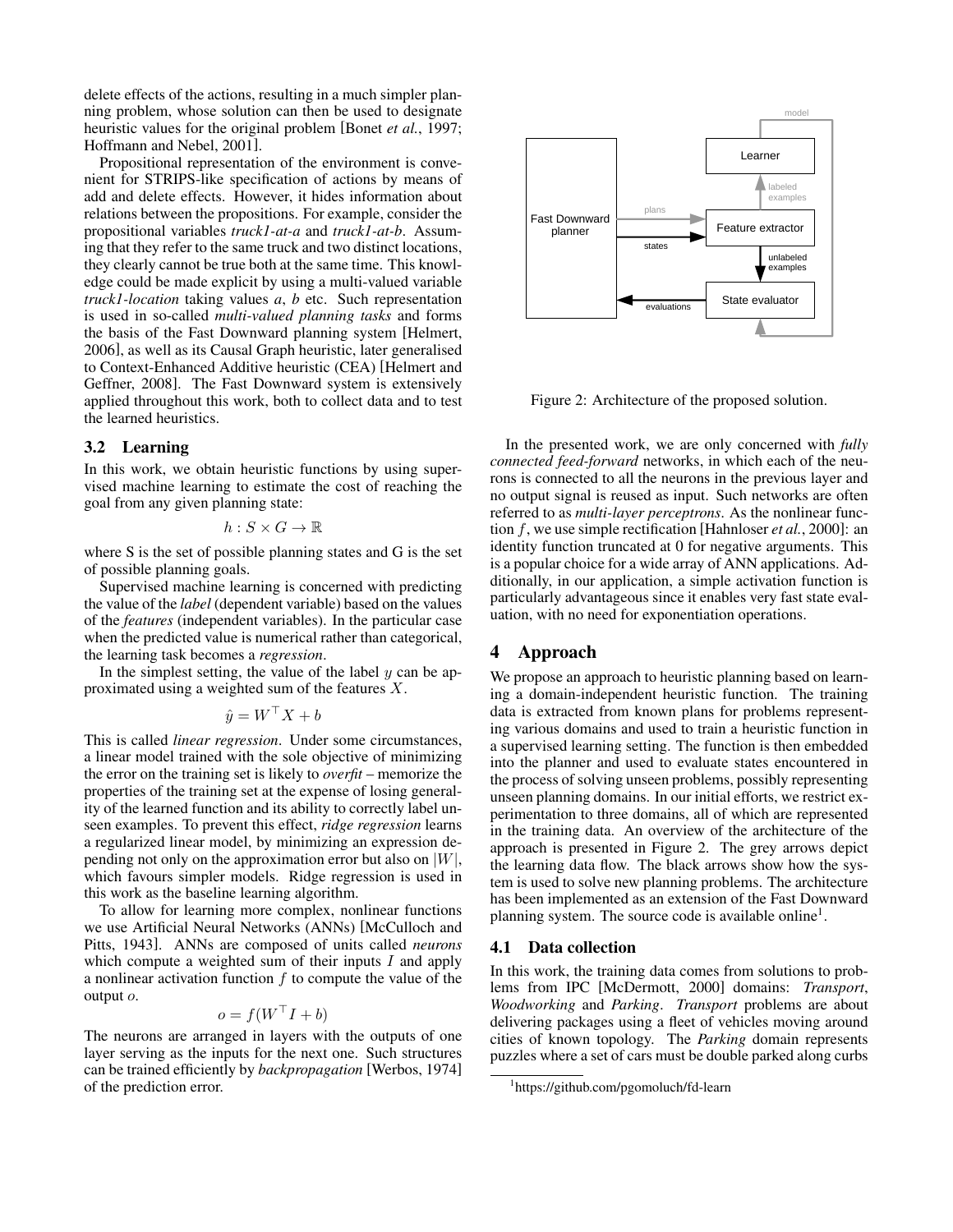in their respective slots. In *Woodworking*, wooden parts satisfying various properties need to be engineered from raw wooden boards using a number of tools with different capabilities.

The choice of domains ensures that they are relatively varied. In *Transport*, the goals are relatively independent and once satisfied never need to be undone. This is not the case in *Parking*, where a car may need to be removed from its slot to allow moving another car. *Woodworking*, unlike the two other domains features dead ends - states from which the problem cannot be solved, despite being solvable from the initial state.

For each of the domains, we have generated a set of problems sufficiently small enough to be solved in reasonable time by means of exhaustive search. The actions contained in the solutions have been applied in order, yielding a sequence of states which were labelled with the cost of achieving the goal, computed by subtracting the cost of already executed actions from the overall plan cost. Applied search configuration, first expanding the states nearest to the initial one, guarantees the optimality of obtained solutions and consequently correct cost estimations for all the states on the path to the goal. From the learning point of view, this ensures that there is no noise in the training labels.

For the *Transport* and *Parking* domains, the training problems were generated using the generator scripts provided by the organizers of IPC. In the case of the *Woodworking* domain, the training problems were obtained from one of the demonstration problems, by executing fixed length random walks from the goal state and using the terminal states of the walks as initial states of the new training problems. In total, the data has been extracted from solutions of 280 planning problems. The solutions contained a total of 3956 planning states.

### 4.2 Feature extraction

Representing planning states from various problems and domains in a single feature space is the core challenge of the presented work. Indeed, search for quantities strongly correlated with the distance to the goal is the essence of the research in heuristic planning. At the same time, it is of critical importance to ensure that the features can be computed in reasonable time – in a degenerate case, feature extraction could leverage the fact that any state-goal pair contains information sufficient to designate the actual distance to the goal – by optimally solving the planning problem.

In our initial experiments, except for hand-crafting several lightweight features, we follow in the footsteps of [Yoon *et al.*, 2008; Garrett *et al.*, 2016] and compute features based on existing domain-independent heuristics, including the values of the heuristics themselves. A non-exhaustive list of the features we worked with includes:

- the number of multi-valued variables in the problem
- the size of variable domains (number of values a variable can take) – quartiles of the distribution
- the number of conjuncts in the goal
- the number of unsatisfied goal conjuncts (Hamming distance to the goal) – corresponding to the goal count heuristic
- the value of the CEA heuristic
- the value of the FF heuristic
- the number of delete effects ignored by FF computation of the relaxed plan
- the number of operators used in the FF relaxed plan.

### 4.3 Learning

After initial experimentation with various sets of features, we settled to work with two of them. The first one did not contain any features based on existing heuristics and so required the learner to infer a standalone heuristic by learning from scratch based on very simple features only. The features included information about the number of variables, the size of their domains, the number of the goals and the number of unsatisfied goals.

The second feature set contained information extracted from the computation of the FF heuristic. Except for the value of the heuristic itself, the features included the number of unsatisfied goals, as well as the number of operators used in FF's relaxed plan, the total number of effects ignored by the relaxed plan and the average number of effects ignored. It can be argued that the presence of such advanced features, including the value of another heuristic itself, effectively changes the learning task from learning a standalone heuristic to learning a correction of the base heuristic, in this case FF. Therefore, we further refer to heuristics learned based on this feature set as *FF corrections* and devote particular attention to comparing their performance against the original.

For both feature sets, two learning approaches have been applied. As a simple baseline approach, regularized linear models were obtained using the ridge regression implementation contained in the scikit-learn library [Pedregosa *et al.*, 2011]. The parameters were then extracted from the model and used to construct a heuristic embedded in the planner. In this setting, the state evaluator component form Figure 2 took the form of an additional Fast Downward heuristic computing the scalar product of the feature and parameter vectors.

To enable learning nonlinear hypotheses, simple neural networks have been trained on the same data. The networks contained 2 hidden layers composed of rectified linear units and were trained by stochastic gradient descent. The number of neurons in the first hidden layer was equal to the number of features. The second hidden layer contained 3 neurons. The output neuron did not apply nonlinearity to the sum of its inputs. The neural networks have been implemented from scratch. This was to ensure very fast evaluation of single planning states, adding as little overhead as possible to the evaluation time of the heuristic. In this case, the state evaluator component contained the trained network.

## 5 Experimental Results

The learned heuristics have been evaluated on three problem sets representing the *Transport*, *Woodworking* and *Parking* domains. In case of *Transport* and *Woodworking*, IPC 14 demonstration sets of 30 problems each were used. For the *Parking* domain, 30 problems have been generated using the problem generator supplied by IPC organizers.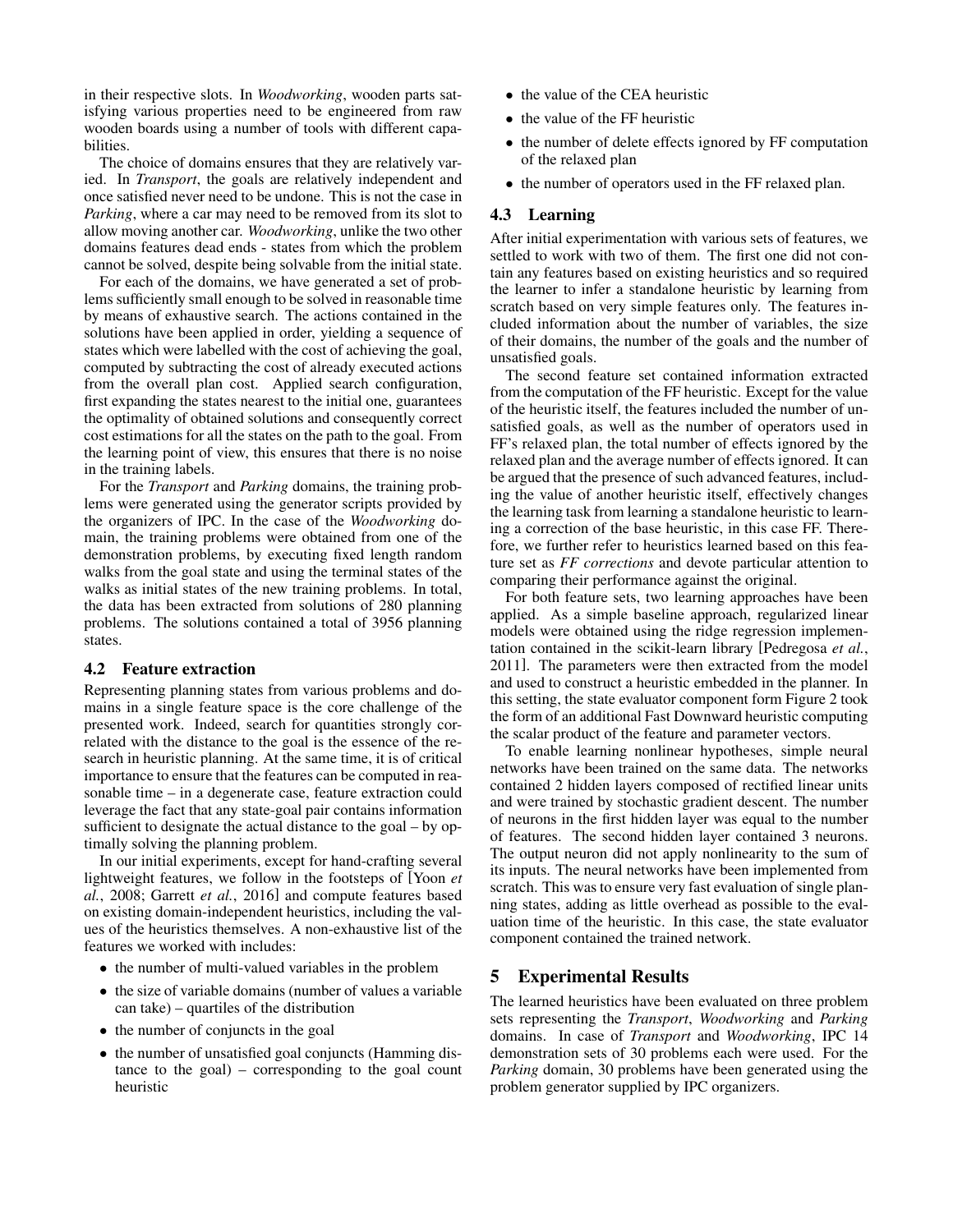The problems were approached using best-first search guided by various heuristic functions, including FF and CEA (for reference), learned FF corrections and standalone learned heuristics. For every problem, each configuration of the planner was allocated 60 seconds timeout. The experiments were run a desktop computer (Intel i7-4790 CPU, 16 GB RAM). The number of problems solved within the timeout, out of 30 test problems, for every configuration of the planner, is reported in Table 1. In the table, *RR* denotes a heuristic learned using ridge regression and *NN* refers to a heuristic learned using a neural network. *RR-FF* and *NN-FF* are the FF corrections learned using the respective methods. The total number of problems solved within a fixed time constraint is a convenient measure of the relative performance of different heuristics.

In general, heuristics learned with FF-based features (RR-FF and NN-FF, rows 6 and 7 in Table 1) have performed much better than the ones learned from scratch (RR and NN, rows 4 and 5). Good performance of RR and NN heuristics in *Transport* can be attributed to the relative independence of planning goals in this domain. In fact, best-first search guided by the number of unsatisfied goals alone has behaved very similarly to RR and NN, visiting the same numbers of states and overall solving a couple of problems more, thanks to shorter evaluation time of the heuristic. In other words, it turned out that the heuristics learned from scratch essentially replicated the goal count heuristic, equivalent to one of the features used for learning. On the remaining two domains, NN heuristic was the worst, remarkably losing also against the simpler linear model.

Among FF corrections, the heuristic learned using a neural network (NN-FF, row 7) has performed significantly better than the linear model (RR-FF, row 6) in the *Parking* domain while achieving a similar performance in the two remaining domains. However, it has only slightly outperformed the original heuristic (FF, row 1), solving two more problems in *Transport* and *Parking* but three less in *Woodworking*.

Despite very small improvement over FF in general, the NN-FF configuration turned out to be remarkably better informed than the original heuristic on the first 10 test problems of the parking domain. The number of states generated by the planner guided by the two heuristics is reported in Table 2. On average, the NN-FF heuristic required generation of 3.5 times less states than FF (the ratios were aggregated using geometric mean). However, when averaged all the parking problems solved by both of the heuristics, the ratio fell to 1.32, indicating that the advantage gained by NN-FF on easier problems is lost on the harder ones.

## 6 Conclusions and Further Work

In this paper, we have presented our first attempt at learning domain-independent planning heuristics from optimal solutions to small planning problems. On average, the heuristic have not performed better than state of the art domainindependent heuristics, even in cases when the values of the heuristics were included in the feature set, effectively changing the learning task from learning a standalone heuristic function to learning a correction of an existing heuristic.

|            | Transport | Woodworking | Parking |
|------------|-----------|-------------|---------|
| FF         | 10        | 26          | 19      |
| <b>CEA</b> | 20        | 23          | 20      |
| Goal count | 22        | 14          | 14      |
| <b>RR</b>  | 22        | 13          | 11      |
| <b>NN</b>  | 18        |             |         |
| RR-FF      | 12        | 23          | 5       |
| NN-FF      | 12        | 23          | 21      |

Table 1: Number of problems solved (out of 30 for each domain)

However, the FF correction obtained using a neural network has shown a promising property of being significantly better informed than the original heuristic on a specific subset of the test problems.

We are currently working on improving the learning approach in order to extend the range of planning domains and problems on which it offers an improvement over the original heuristic. Our efforts are primarily focused on constructing a better feature representation of the planning states. As one of the possible directions, we are considering augmenting the feature set with more features related to the graphs constructed by FF and CEA.

Moreover, we plan to extend the method of data collection in order to acquire data representative of larger planning problems. Currently, the size of the training problems is severely restricted because their solutions are computed using exhaustive search. In the future, the training data will also contain high-quality heuristic solutions of larger problems. The solutions will be obtained by selecting the lowest-cost plans among those computed by various heuristic planners, operating at large timeouts and with relatively conservative search routines. Since the solutions will no longer be optimal, this way of collecting plans will inevitably introduce noise to the dataset. However, the drop in relative performance of the NN-FF heuristic on harder problems suggests that ensuring some representation of larger cases may be the key to further improvement.

## References

- [Bonet *et al.*, 1997] Blai Bonet, Gabor Loerincs, and Hector Geffner. A Robust and Fast Action Selection Mechanism for Planning. *Proceedings of the fourteenth national conference on artificial intelligence and ninth conference on Innovative applications of artificial intelligence*, pages 714–719, 1997.
- [Bucchiarone *et al.*, 2012] Antonio Bucchiarone, Annapaola Marconi, Marco Pistore, and Heorhi Raik. Dynamic Adaptation of Fragment-based and Context-aware Business Processes. In *2012 IEEE 19th International Conference on Web Services, ICWS 2012*, pages 33–41, 2012.
- [Bylander, 1994] Tom Bylander. The computational complexity of propositional strips planning. *Artif. Intell.*, 69(1- 2):165–204, 1994.
- [Fikes and Nilsson, 1971] Richard E Fikes and Nils J Nilsson. STRIPS: A New Approach to the Application of The-